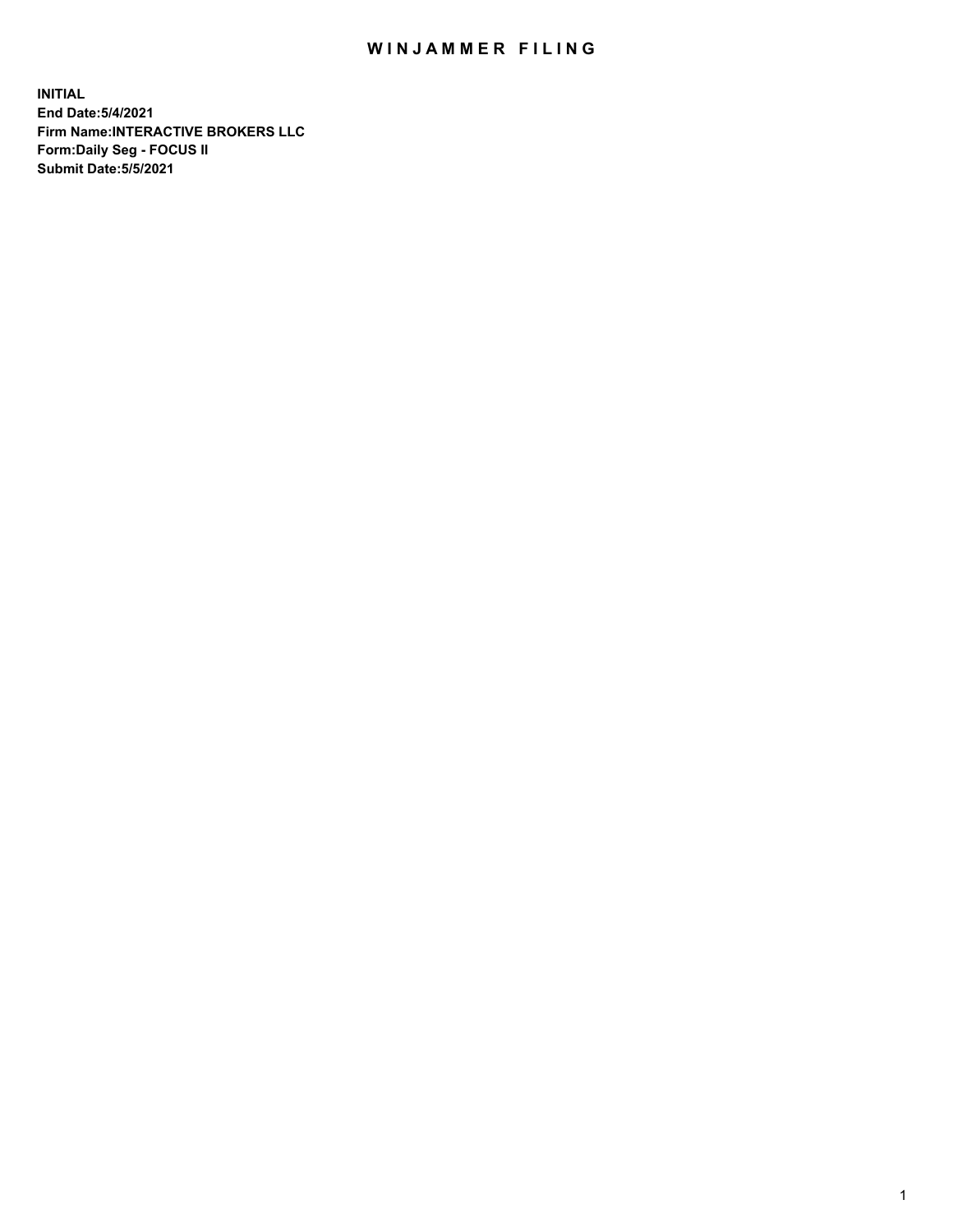**INITIAL End Date:5/4/2021 Firm Name:INTERACTIVE BROKERS LLC Form:Daily Seg - FOCUS II Submit Date:5/5/2021 Daily Segregation - Cover Page**

| Name of Company                                                                                                                                                                                                                                                                                                                | <b>INTERACTIVE BROKERS LLC</b>                             |
|--------------------------------------------------------------------------------------------------------------------------------------------------------------------------------------------------------------------------------------------------------------------------------------------------------------------------------|------------------------------------------------------------|
| <b>Contact Name</b>                                                                                                                                                                                                                                                                                                            | James Menicucci                                            |
| <b>Contact Phone Number</b>                                                                                                                                                                                                                                                                                                    | 203-618-8085                                               |
| <b>Contact Email Address</b>                                                                                                                                                                                                                                                                                                   | jmenicucci@interactivebrokers.c<br>om                      |
| FCM's Customer Segregated Funds Residual Interest Target (choose one):<br>a. Minimum dollar amount: ; or<br>b. Minimum percentage of customer segregated funds required:% ; or<br>c. Dollar amount range between: and; or<br>d. Percentage range of customer segregated funds required between:% and%.                         | $\frac{0}{0}$<br>155,000,000 245,000,000<br>0 <sub>0</sub> |
| FCM's Customer Secured Amount Funds Residual Interest Target (choose one):<br>a. Minimum dollar amount: ; or<br>b. Minimum percentage of customer secured funds required:%; or<br>c. Dollar amount range between: and; or<br>d. Percentage range of customer secured funds required between:% and%.                            | $\frac{0}{0}$<br>80,000,000 120,000,000<br>00              |
| FCM's Cleared Swaps Customer Collateral Residual Interest Target (choose one):<br>a. Minimum dollar amount: ; or<br>b. Minimum percentage of cleared swaps customer collateral required:% ; or<br>c. Dollar amount range between: and; or<br>d. Percentage range of cleared swaps customer collateral required between:% and%. | $\frac{0}{0}$<br>0 <sub>0</sub><br>0 <sub>0</sub>          |

Attach supporting documents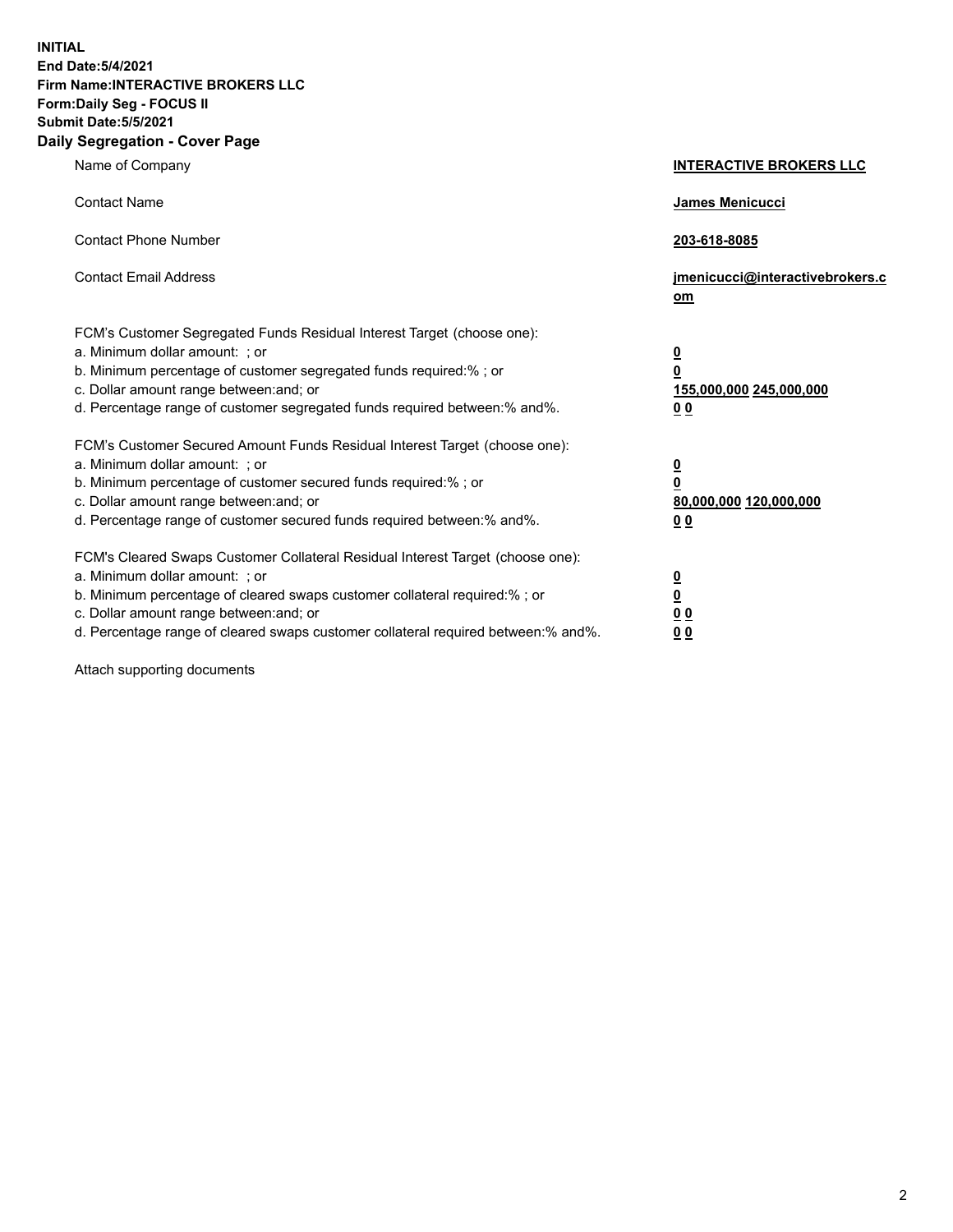## **INITIAL End Date:5/4/2021 Firm Name:INTERACTIVE BROKERS LLC Form:Daily Seg - FOCUS II Submit Date:5/5/2021 Daily Segregation - Secured Amounts**

|                | <b>Dany Ocgregation - Occarea Anioanic</b>                                                                 |                                               |
|----------------|------------------------------------------------------------------------------------------------------------|-----------------------------------------------|
|                | Foreign Futures and Foreign Options Secured Amounts                                                        |                                               |
|                | Amount required to be set aside pursuant to law, rule or regulation of a foreign                           | $0$ [7305]                                    |
|                | government or a rule of a self-regulatory organization authorized thereunder                               |                                               |
| $\mathbf{1}$ . | Net ledger balance - Foreign Futures and Foreign Option Trading - All Customers                            |                                               |
|                | A. Cash                                                                                                    | 489,515,351 [7315]                            |
|                | B. Securities (at market)                                                                                  | $0$ [7317]                                    |
| 2.             | Net unrealized profit (loss) in open futures contracts traded on a foreign board of trade                  | 3,227,654 [7325]                              |
| 3.             | Exchange traded options                                                                                    |                                               |
|                | a. Market value of open option contracts purchased on a foreign board of trade                             | 87,777 [7335]                                 |
|                | b. Market value of open contracts granted (sold) on a foreign board of trade                               | -2,232 [7337]                                 |
| 4.             | Net equity (deficit) (add lines 1. 2. and 3.)                                                              | 492,828,550 [7345]                            |
| 5.             | Account liquidating to a deficit and account with a debit balances - gross amount                          | 17,001 [7351]                                 |
|                | Less: amount offset by customer owned securities                                                           | 0 [7352] 17,001 [7354]                        |
| 6.             | Amount required to be set aside as the secured amount - Net Liquidating Equity                             | 492,845,551 [7355]                            |
|                | Method (add lines 4 and 5)                                                                                 |                                               |
| 7.             | Greater of amount required to be set aside pursuant to foreign jurisdiction (above) or line                | 492,845,551 [7360]                            |
|                | 6.                                                                                                         |                                               |
|                | FUNDS DEPOSITED IN SEPARATE REGULATION 30.7 ACCOUNTS                                                       |                                               |
| $\mathbf{1}$ . | Cash in banks                                                                                              |                                               |
|                | A. Banks located in the United States                                                                      | 96,665,042 [7500]                             |
|                | B. Other banks qualified under Regulation 30.7                                                             | 0 [7520] 96,665,042 [7530]                    |
| 2.             | Securities                                                                                                 |                                               |
|                | A. In safekeeping with banks located in the United States                                                  | 299,997,000 [7540]                            |
|                | B. In safekeeping with other banks qualified under Regulation 30.7                                         | 0 [7560] 299,997,000 [7570]                   |
| 3.             | Equities with registered futures commission merchants                                                      |                                               |
|                | A. Cash                                                                                                    | $0$ [7580]                                    |
|                | <b>B.</b> Securities                                                                                       | $0$ [7590]                                    |
|                | C. Unrealized gain (loss) on open futures contracts                                                        | $0$ [7600]                                    |
|                | D. Value of long option contracts                                                                          | $0$ [7610]                                    |
|                | E. Value of short option contracts                                                                         | 0 [7615] 0 [7620]                             |
| 4.             | Amounts held by clearing organizations of foreign boards of trade                                          |                                               |
|                | A. Cash                                                                                                    | $Q$ [7640]                                    |
|                | <b>B.</b> Securities                                                                                       | $0$ [7650]                                    |
|                | C. Amount due to (from) clearing organization - daily variation                                            | $0$ [7660]                                    |
|                | D. Value of long option contracts                                                                          | $0$ [7670]                                    |
|                | E. Value of short option contracts                                                                         | 0 [7675] 0 [7680]                             |
| 5.             | Amounts held by members of foreign boards of trade                                                         |                                               |
|                | A. Cash                                                                                                    | 224,121,003 [7700]                            |
|                | <b>B.</b> Securities                                                                                       | $0$ [7710]                                    |
|                | C. Unrealized gain (loss) on open futures contracts                                                        | -3,592,026 [7720]                             |
|                | D. Value of long option contracts                                                                          | 87,777 [7730]                                 |
|                | E. Value of short option contracts                                                                         | <mark>-2,232</mark> [7735] 220,614,522 [7740] |
| 6.             | Amounts with other depositories designated by a foreign board of trade                                     | 0 [7760]                                      |
| 7.             | Segregated funds on hand                                                                                   | $0$ [7765]                                    |
| 8.             | Total funds in separate section 30.7 accounts                                                              | 617,276,564 [7770]                            |
| 9.             | Excess (deficiency) Set Aside for Secured Amount (subtract line 7 Secured Statement<br>Page 1 from Line 8) | 124,431,013 [7380]                            |
| 10.            | Management Target Amount for Excess funds in separate section 30.7 accounts                                | 80,000,000 [7780]                             |
| 11.            | Excess (deficiency) funds in separate 30.7 accounts over (under) Management Target                         | 44,431,013 [7785]                             |
|                |                                                                                                            |                                               |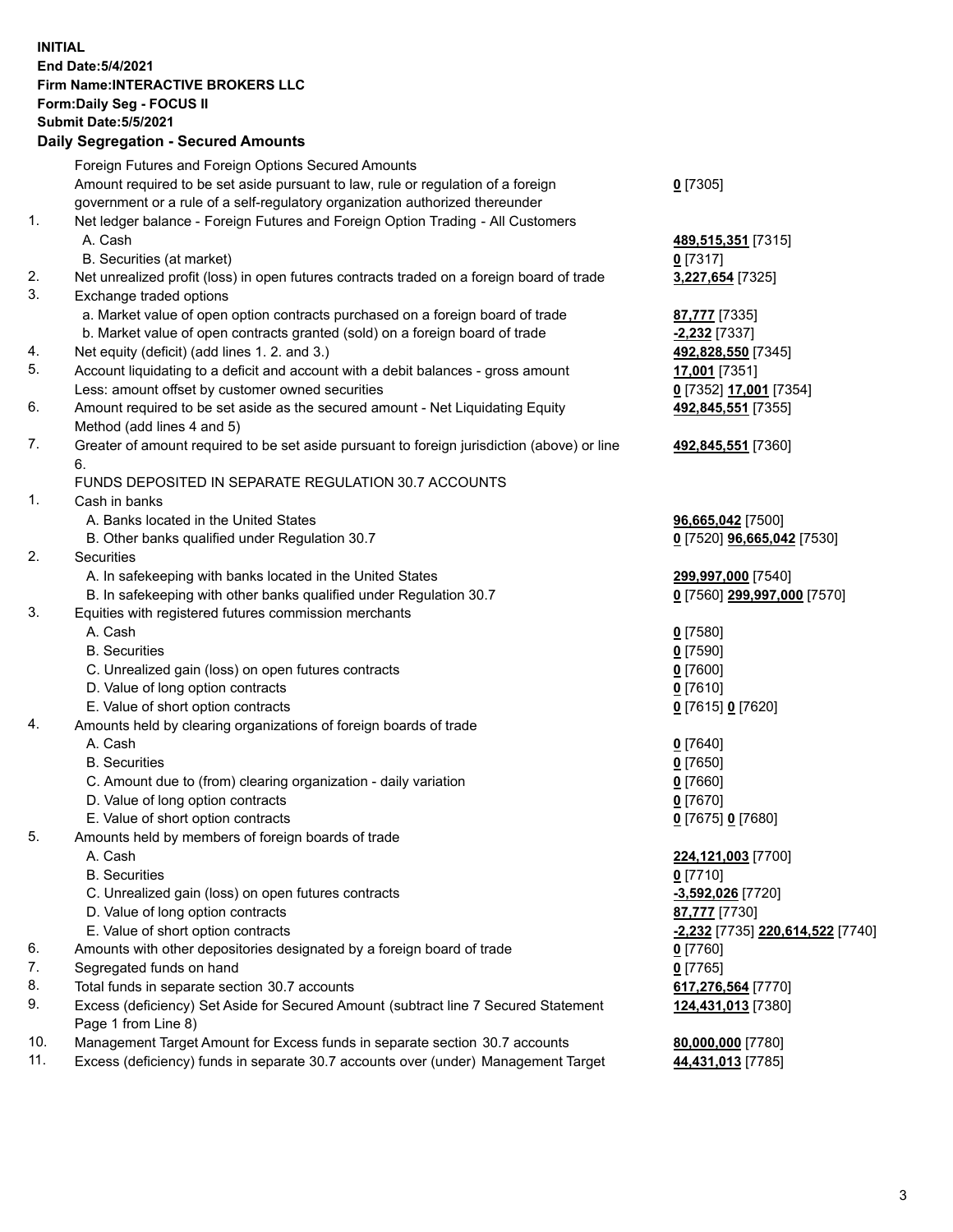**INITIAL End Date:5/4/2021 Firm Name:INTERACTIVE BROKERS LLC Form:Daily Seg - FOCUS II Submit Date:5/5/2021 Daily Segregation - Segregation Statement** SEGREGATION REQUIREMENTS(Section 4d(2) of the CEAct) 1. Net ledger balance A. Cash **6,540,539,545** [7010] B. Securities (at market) **0** [7020] 2. Net unrealized profit (loss) in open futures contracts traded on a contract market **277,598,660** [7030] 3. Exchange traded options A. Add market value of open option contracts purchased on a contract market **317,917,548** [7032] B. Deduct market value of open option contracts granted (sold) on a contract market **-258,123,640** [7033] 4. Net equity (deficit) (add lines 1, 2 and 3) **6,877,932,113** [7040] 5. Accounts liquidating to a deficit and accounts with debit balances - gross amount **1,309,202** [7045] Less: amount offset by customer securities **0** [7047] **1,309,202** [7050] 6. Amount required to be segregated (add lines 4 and 5) **6,879,241,315** [7060] FUNDS IN SEGREGATED ACCOUNTS 7. Deposited in segregated funds bank accounts A. Cash **1,383,732,940** [7070] B. Securities representing investments of customers' funds (at market) **3,243,961,560** [7080] C. Securities held for particular customers or option customers in lieu of cash (at market) **0** [7090] 8. Margins on deposit with derivatives clearing organizations of contract markets A. Cash **1,989,401,762** [7100] B. Securities representing investments of customers' funds (at market) **377,853,164** [7110] C. Securities held for particular customers or option customers in lieu of cash (at market) **0** [7120] 9. Net settlement from (to) derivatives clearing organizations of contract markets **25,340,203** [7130] 10. Exchange traded options A. Value of open long option contracts **317,632,588** [7132] B. Value of open short option contracts **-257,980,790** [7133] 11. Net equities with other FCMs A. Net liquidating equity **0** [7140] B. Securities representing investments of customers' funds (at market) **0** [7160] C. Securities held for particular customers or option customers in lieu of cash (at market) **0** [7170] 12. Segregated funds on hand **0** [7150] 13. Total amount in segregation (add lines 7 through 12) **7,079,941,427** [7180] 14. Excess (deficiency) funds in segregation (subtract line 6 from line 13) **200,700,112** [7190] 15. Management Target Amount for Excess funds in segregation **155,000,000** [7194] 16. Excess (deficiency) funds in segregation over (under) Management Target Amount Excess **45,700,112** [7198]